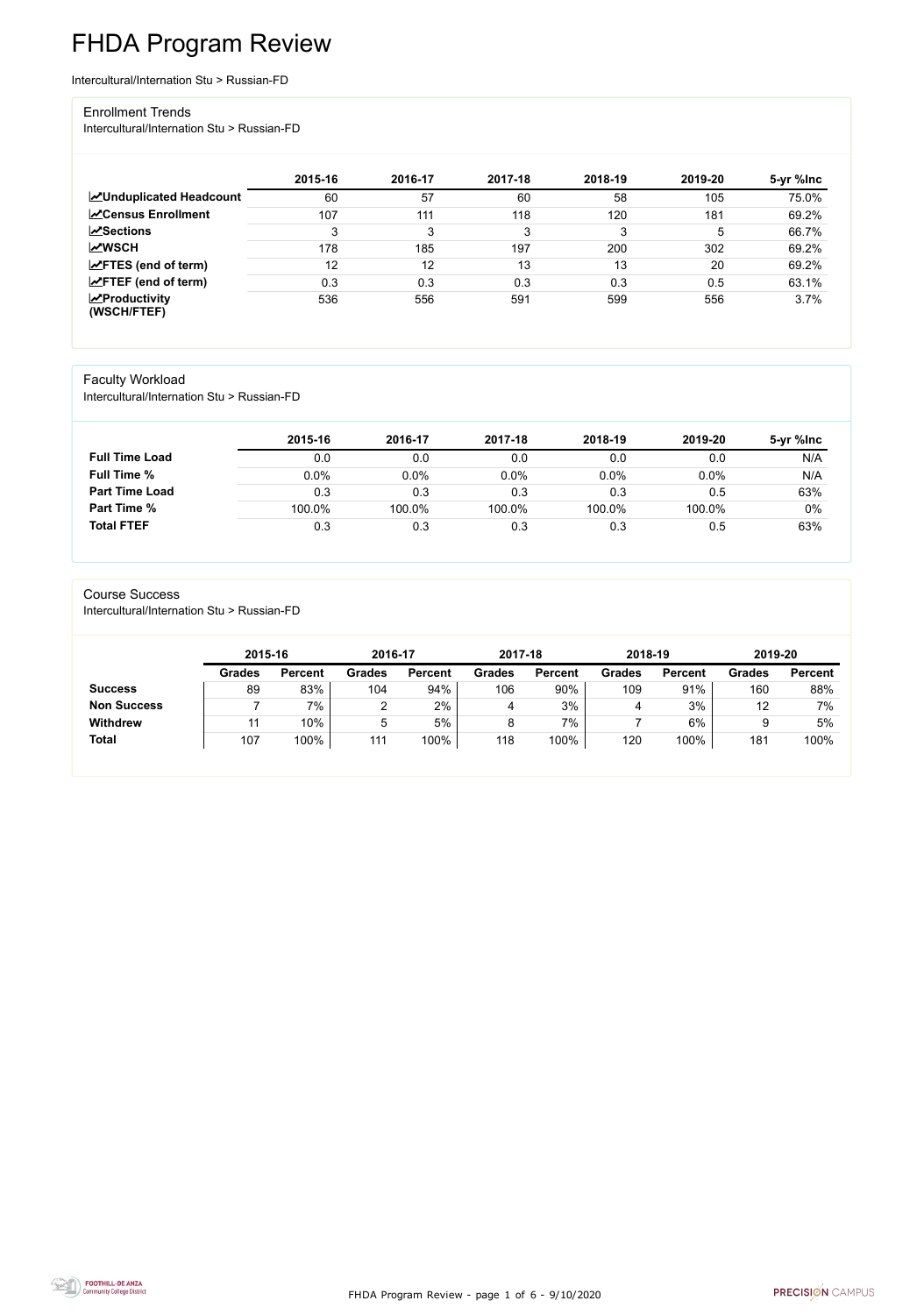FHDA Program Review - page 2 of 6 - 9/10/2020



### Course Success for African American, Latinx, and Filipinx Students

### Course Success for Asian, Native American, Pacific Islander, White, and Decline to State Students

|                    | 2015-16       |                | 2016-17       |                | 2017-18       |                | 2018-19       |                | 2019-20       |                |
|--------------------|---------------|----------------|---------------|----------------|---------------|----------------|---------------|----------------|---------------|----------------|
|                    | <b>Grades</b> | <b>Percent</b> | <b>Grades</b> | <b>Percent</b> | <b>Grades</b> | <b>Percent</b> | <b>Grades</b> | <b>Percent</b> | <b>Grades</b> | <b>Percent</b> |
| <b>Success</b>     |               | 50%            |               | 89%            |               | 64%            | 15            | 79%            | 14            | 64%            |
| <b>Non Success</b> |               | 19%            |               | $0\%$          | J             | 21%            |               | 11%            | ა             | 23%            |
| <b>Withdrew</b>    |               | 31%            |               | 11%            |               | 14%            |               | 11%            |               | 14%            |
| <b>Total</b>       | 16            | 100%           | 19            | 100%           | 14            | 100%           | 19            | 100%           | 22            | 100%           |

|                    | 2015-16       |                | 2016-17       |                | 2017-18       |                | 2018-19       |                | 2019-20       |                |
|--------------------|---------------|----------------|---------------|----------------|---------------|----------------|---------------|----------------|---------------|----------------|
|                    | <b>Grades</b> | <b>Percent</b> | <b>Grades</b> | <b>Percent</b> | <b>Grades</b> | <b>Percent</b> | <b>Grades</b> | <b>Percent</b> | <b>Grades</b> | <b>Percent</b> |
| <b>Success</b>     | 81            | 89%            | 87            | 95%            | 97            | 93%            | 94            | 93%            | 146           | 92%            |
| <b>Non Success</b> |               | 4%             |               | 2%             |               | $1\%$          |               | 2%             |               | 4%             |
| <b>Withdrew</b>    |               | 7%             |               | 3%             | 6             | 6%             | ხ             | 5%             |               | 4%             |
| <b>Total</b>       | 91            | 100%           | 92            | 100%           | 104           | 100%           | 101           | 100%           | 159           | 100%           |
|                    |               |                |               |                |               |                |               |                |               |                |

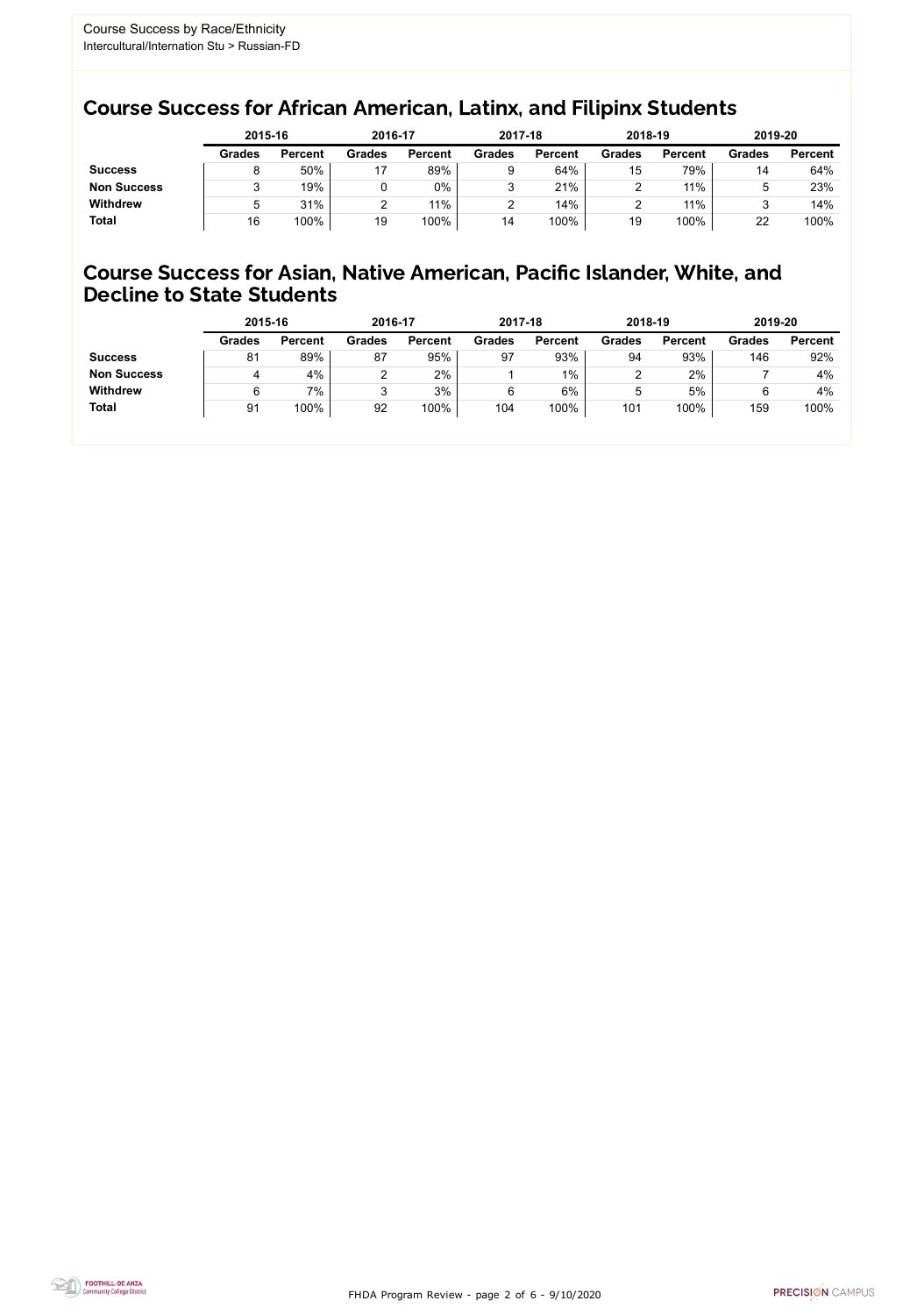

Some courses may continue to be listed but no longer have data due to renumbering or because the course was not offered in the past five years.



### by Gender

|                     | 2015-16 |                |     | 2016-17        |        | 2017-18        |     | 2018-19        | 2019-20 |                |
|---------------------|---------|----------------|-----|----------------|--------|----------------|-----|----------------|---------|----------------|
|                     | Enr     | <b>Percent</b> | Enr | <b>Percent</b> | Enr    | <b>Percent</b> | Enr | <b>Percent</b> | Enr     | <b>Percent</b> |
| Female              | 56      | 52%            | 41  | 37%            | 58     | 49%            | 50  | 42%            | 87      | 48%            |
| <b>Male</b>         | 51      | 48%            | 70  | 63%            | 57     | 48%            | 70  | 58%            | 88      | 49%            |
| <b>Not Reported</b> |         | $0\%$          |     | 0%             | າ<br>J | 3%             |     | $0\%$          |         | 3%             |
| <b>Total</b>        | 107     | 100%           | 111 | 100%           | 118    | 100%           | 120 | 100%           | 181     | 100%           |

### by Ethnicity

|                         |     | 2015-16        |                | 2016-17        |                  | 2017-18        |     | 2018-19        |     | 2019-20        |
|-------------------------|-----|----------------|----------------|----------------|------------------|----------------|-----|----------------|-----|----------------|
|                         | Enr | <b>Percent</b> | Enr            | <b>Percent</b> | Enr              | <b>Percent</b> | Enr | <b>Percent</b> | Enr | <b>Percent</b> |
| <b>African American</b> | 4   | 4%             | 4              | 4%             | $\boldsymbol{0}$ | 0%             | 2   | 2%             | 3   | 2%             |
| <b>Asian</b>            | 5   | 5%             | 13             | 12%            | 6                | 5%             | 17  | 14%            | 33  | 18%            |
| <b>Filipinx</b>         |     | $1\%$          | $\overline{2}$ | 2%             | $\boldsymbol{0}$ | $0\%$          | 3   | 3%             | 0   | $0\%$          |
| Latinx                  | 11  | 10%            | 13             | 12%            | 14               | 12%            | 14  | 12%            | 19  | 10%            |
| <b>Native American</b>  | 0   | $0\%$          | 0              | $0\%$          | 3                | 3%             |     | $1\%$          |     | $1\%$          |
| <b>Pacific Islander</b> | 0   | $0\%$          |                | $1\%$          | $\boldsymbol{0}$ | $0\%$          | 0   | $0\%$          |     | $0\%$          |
| White                   | 83  | 78%            | 75             | 68%            | 95               | 81%            | 83  | 69%            | 108 | 60%            |
| <b>Decline to State</b> | 3   | 3%             | 3              | 3%             | $\boldsymbol{0}$ | $0\%$          | 0   | $0\%$          | 17  | 9%             |
| <b>Total</b>            | 107 | 100%           | 111            | 100%           | 118              | 100%           | 120 | 100%           | 181 | 100%           |

### by Age

|              | 2015-16 |                |     | 2016-17        |     | 2017-18        | 2018-19 |                | 2019-20 |                |
|--------------|---------|----------------|-----|----------------|-----|----------------|---------|----------------|---------|----------------|
|              | Enr     | <b>Percent</b> | Enr | <b>Percent</b> | Enr | <b>Percent</b> | Enr     | <b>Percent</b> | Enr     | <b>Percent</b> |
| 19 or less   | 44      | 41%            | 62  | 56%            | 56  | 47%            | 57      | 48%            | 92      | 51%            |
| $20 - 24$    | 25      | 23%            | 17  | 15%            | 35  | 30%            | 24      | 20%            | 48      | 27%            |
| 25-39        | 28      | 26%            | 14  | 13%            | 16  | 14%            | 34      | 28%            | 26      | 14%            |
| $40 +$       | 10      | 9%             | 18  | 16%            | 11  | 9%             | 5       | 4%             | 15      | 8%             |
| <b>Total</b> | 107     | 100%           | 111 | 100%           | 118 | 100%           | 120     | 100%           | 181     | 100%           |

## by Education Level

|                           | 2015-16 |                |     | 2016-17        |     | 2017-18        | 2018-19 |                | 2019-20 |                |
|---------------------------|---------|----------------|-----|----------------|-----|----------------|---------|----------------|---------|----------------|
|                           | Enr     | <b>Percent</b> | Enr | <b>Percent</b> | Enr | <b>Percent</b> | Enr     | <b>Percent</b> | Enr     | <b>Percent</b> |
| <b>Bachelor or higher</b> | 24      | 22%            | 25  | 23%            | 15  | 13%            | 17      | 14%            | 28      | 15%            |
| <b>Associate</b>          |         | $0\%$          |     | $1\%$          |     | $0\%$          |         | 5%             | 6       | 3%             |
| <b>HS/Equivalent</b>      | 46      | 43%            | 43  | 39%            | 63  | 53%            | 61      | 51%            | 86      | 48%            |
| <b>All Other</b>          | 37      | 35%            | 42  | 38%            | 40  | 34%            | 36      | 30%            | 61      | 34%            |
| <b>Total</b>              | 107     | 100%           | 111 | 100%           | 118 | 100%           | 120     | 100%           | 181     | 100%           |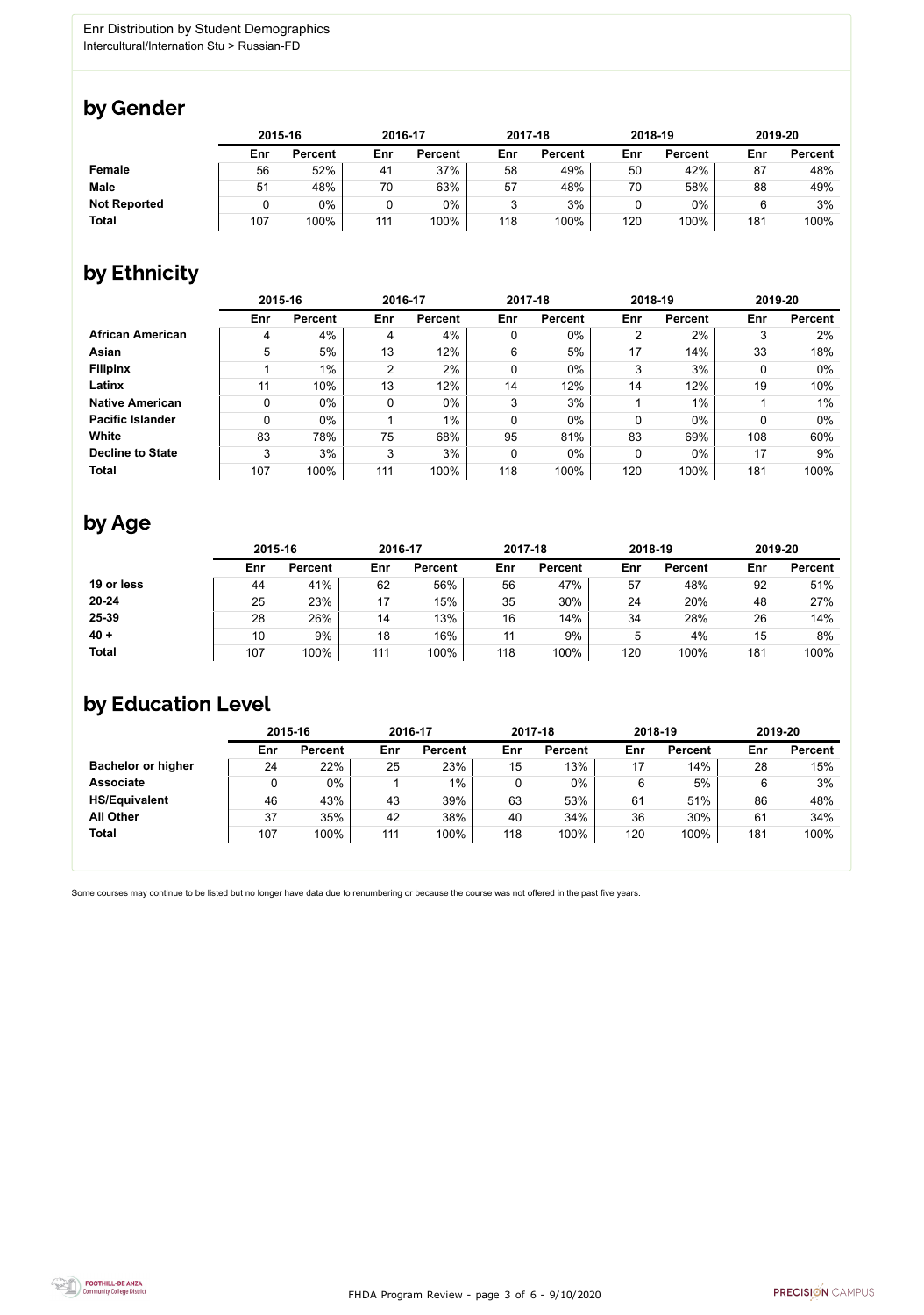FHDA Program Review - page 4 of 6 - 9/10/2020



#### Success Rates by Gender Intercultural/Internation Stu > Russian-FD

|                     | 2019-20                                                                 |                |               |                |               |                |               |                |  |  |  |  |  |
|---------------------|-------------------------------------------------------------------------|----------------|---------------|----------------|---------------|----------------|---------------|----------------|--|--|--|--|--|
|                     | <b>Withdrew</b><br><b>Total</b><br><b>Non Success</b><br><b>Success</b> |                |               |                |               |                |               |                |  |  |  |  |  |
|                     | <b>Grades</b>                                                           | <b>Percent</b> | <b>Grades</b> | <b>Percent</b> | <b>Grades</b> | <b>Percent</b> | <b>Grades</b> | <b>Percent</b> |  |  |  |  |  |
| Female              | 73                                                                      | 84%            |               | 9%             | 6             | 7%             | 87            | 100%           |  |  |  |  |  |
| <b>Male</b>         | 83                                                                      | 94%            |               | 3%             |               | 2%             | 88            | 100%           |  |  |  |  |  |
| <b>Not Reported</b> |                                                                         | 67%            |               | 17%            |               | 17%            | 6             | 100%           |  |  |  |  |  |
| All                 | 160                                                                     | 88%            | 12            | 7%             | 9             | 5%             | 181           | 100%           |  |  |  |  |  |

|                     |               | 2018-19                              |               |                |               |                 |               |                |  |  |  |  |  |  |
|---------------------|---------------|--------------------------------------|---------------|----------------|---------------|-----------------|---------------|----------------|--|--|--|--|--|--|
|                     |               | <b>Non Success</b><br><b>Success</b> |               |                |               | <b>Withdrew</b> | <b>Total</b>  |                |  |  |  |  |  |  |
|                     | <b>Grades</b> | <b>Percent</b>                       | <b>Grades</b> | <b>Percent</b> | <b>Grades</b> | <b>Percent</b>  | <b>Grades</b> | <b>Percent</b> |  |  |  |  |  |  |
| Female              | 45            | 90%                                  |               | 4%             | ບ             | 6%              | 50            | 100%           |  |  |  |  |  |  |
| <b>Male</b>         | 64            | 91%                                  | ົ             | 3%             | 4             | 6%              | 70            | 100%           |  |  |  |  |  |  |
| <b>Not Reported</b> |               | N/A                                  |               | N/A            |               | N/A             |               | 100%           |  |  |  |  |  |  |
| All                 | 109           | 91%                                  | 4             | 3%             |               | 6%              | 120           | 100%           |  |  |  |  |  |  |

|                     | 2017-18                                                                 |                |               |                |               |                |               |                |  |  |  |  |  |
|---------------------|-------------------------------------------------------------------------|----------------|---------------|----------------|---------------|----------------|---------------|----------------|--|--|--|--|--|
|                     | <b>Withdrew</b><br><b>Total</b><br><b>Non Success</b><br><b>Success</b> |                |               |                |               |                |               |                |  |  |  |  |  |
|                     | <b>Grades</b>                                                           | <b>Percent</b> | <b>Grades</b> | <b>Percent</b> | <b>Grades</b> | <b>Percent</b> | <b>Grades</b> | <b>Percent</b> |  |  |  |  |  |
| <b>Female</b>       | 53                                                                      | 91%            |               | 2%             | 4             | 7%             | 58            | 100%           |  |  |  |  |  |
| <b>Male</b>         | 51                                                                      | 89%            | ົ             | 4%             | 4             | 7%             | 57            | 100%           |  |  |  |  |  |
| <b>Not Reported</b> |                                                                         | 67%            |               | 33%            |               | 0%             | 3             | 100%           |  |  |  |  |  |
| <b>All</b>          | 106                                                                     | 90%            | 4             | 3%             | 8             | 7%             | 118           | 100%           |  |  |  |  |  |

|                     |               | 2016-17                              |               |                |               |                 |               |                |  |  |
|---------------------|---------------|--------------------------------------|---------------|----------------|---------------|-----------------|---------------|----------------|--|--|
|                     |               | <b>Non Success</b><br><b>Success</b> |               |                |               | <b>Withdrew</b> | <b>Total</b>  |                |  |  |
|                     | <b>Grades</b> | <b>Percent</b>                       | <b>Grades</b> | <b>Percent</b> | <b>Grades</b> | <b>Percent</b>  | <b>Grades</b> | <b>Percent</b> |  |  |
| <b>Female</b>       | 37            | 90%                                  |               | 0%             | 4             | 10%             | 41            | 100%           |  |  |
| <b>Male</b>         | 67            | 96%                                  | ⌒             | 3%             |               | $1\%$           | 70            | 100%           |  |  |
| <b>Not Reported</b> | 0             | N/A                                  |               | N/A            |               | N/A             |               | 100%           |  |  |
| All                 | 104           | 94%                                  | ∠             | 2%             | $\mathbf b$   | 5%              | 111           | 100%           |  |  |

|                     | 2015-16        |                |                    |                |                 |                |               |                |  |  |
|---------------------|----------------|----------------|--------------------|----------------|-----------------|----------------|---------------|----------------|--|--|
|                     | <b>Success</b> |                | <b>Non Success</b> |                | <b>Withdrew</b> |                | <b>Total</b>  |                |  |  |
|                     | <b>Grades</b>  | <b>Percent</b> | <b>Grades</b>      | <b>Percent</b> | <b>Grades</b>   | <b>Percent</b> | <b>Grades</b> | <b>Percent</b> |  |  |
| <b>Female</b>       | 51             | 91%            | ◠                  | 4%             | 3               | 5%             | 56            | 100%           |  |  |
| <b>Male</b>         | 38             | 75%            | $5\overline{)}$    | 10%            | 8               | 16%            | 51            | 100%           |  |  |
| <b>Not Reported</b> |                | N/A            | $\mathbf{0}$       | N/A            |                 | N/A            |               | 100%           |  |  |
| All                 | 89             | 83%            |                    | 7%             |                 | 10%            | 107           | 100%           |  |  |

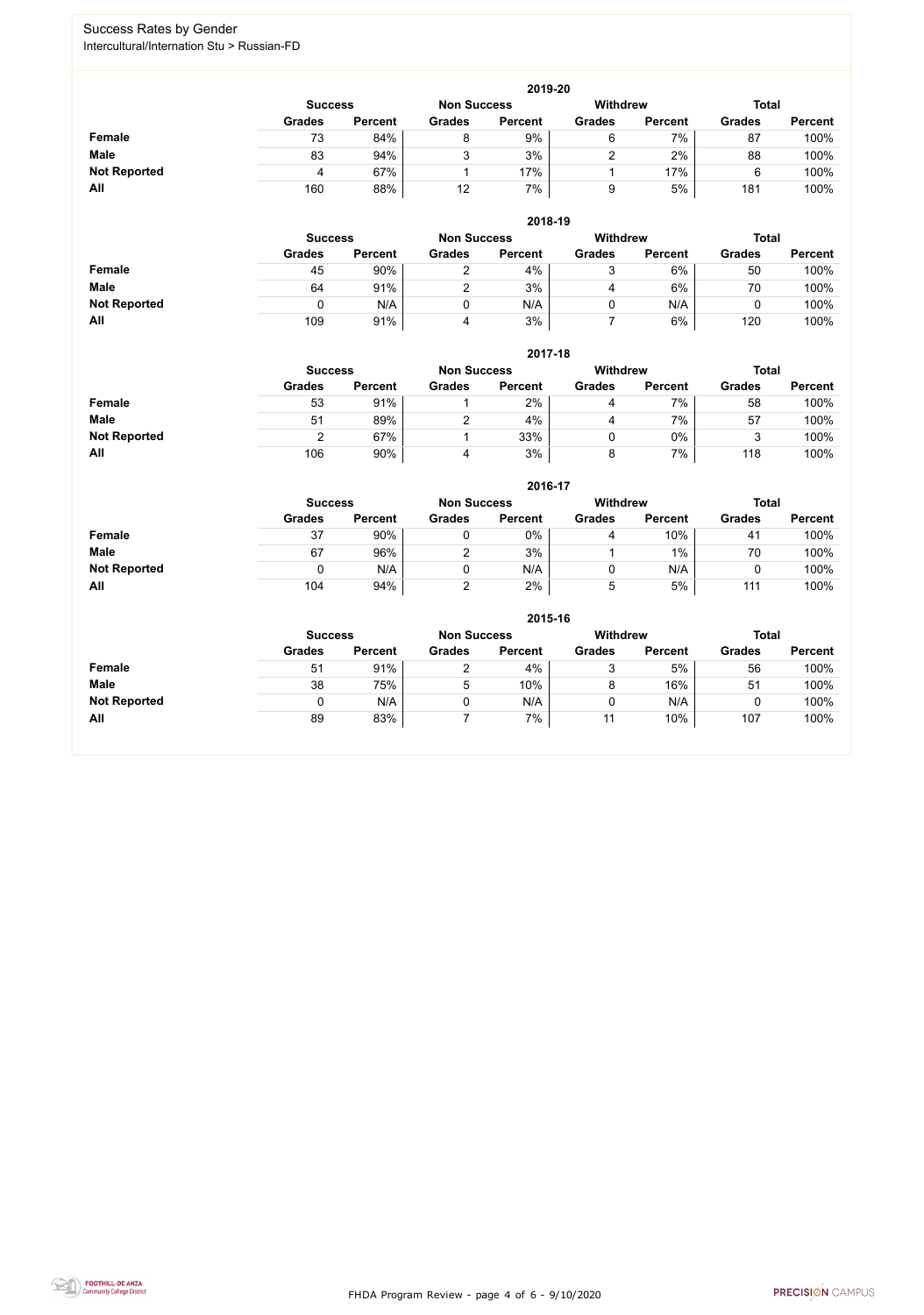FHDA Program Review - page 5 of 6 - 9/10/2020



### Success Rates by Age Intercultural/Internation Stu > Russian-FD

|            | 2019-20        |                    |               |                 |               |                |               |                |  |
|------------|----------------|--------------------|---------------|-----------------|---------------|----------------|---------------|----------------|--|
|            | <b>Success</b> | <b>Non Success</b> |               | <b>Withdrew</b> |               | <b>Total</b>   |               |                |  |
|            | <b>Grades</b>  | <b>Percent</b>     | <b>Grades</b> | <b>Percent</b>  | <b>Grades</b> | <b>Percent</b> | <b>Grades</b> | <b>Percent</b> |  |
| 19 or less | 81             | 88%                |               | 8%              | 4             | 4%             | 92            | 100%           |  |
| 20-24      | 43             | 90%                | 3             | 6%              |               | 4%             | 48            | 100%           |  |
| 25-39      | 22             | 85%                |               | 4%              | ົ<br>ບ        | 12%            | 26            | 100%           |  |
| $40 +$     | 14             | 93%                |               | 7%              | 0             | 0%             | 15            | 100%           |  |
| All        | 160            | 88%                | 12            | 7%              | 9             | 5%             | 181           | 100%           |  |

|            |                |                    |               | 2018-19        |                                 |                |               |                |
|------------|----------------|--------------------|---------------|----------------|---------------------------------|----------------|---------------|----------------|
|            | <b>Success</b> | <b>Non Success</b> |               |                | <b>Withdrew</b><br><b>Total</b> |                |               |                |
|            | <b>Grades</b>  | <b>Percent</b>     | <b>Grades</b> | <b>Percent</b> | <b>Grades</b>                   | <b>Percent</b> | <b>Grades</b> | <b>Percent</b> |
| 19 or less | 54             | 95%                |               | 0%             | 3                               | 5%             | 57            | 100%           |
| $20 - 24$  | 21             | 88%                | ⌒             | 8%             |                                 | 4%             | 24            | 100%           |
| 25-39      | 29             | 85%                |               | 6%             | 3                               | 9%             | 34            | 100%           |
| $40 +$     | 5              | 100%               |               | 0%             |                                 | 0%             | 5             | 100%           |
| All        | 109            | 91%                | 4             | 3%             |                                 | 6%             | 120           | 100%           |

|            | 2017-18                              |                |               |                |                 |                |               |                |  |  |
|------------|--------------------------------------|----------------|---------------|----------------|-----------------|----------------|---------------|----------------|--|--|
|            | <b>Non Success</b><br><b>Success</b> |                |               |                | <b>Withdrew</b> |                | <b>Total</b>  |                |  |  |
|            | <b>Grades</b>                        | <b>Percent</b> | <b>Grades</b> | <b>Percent</b> | <b>Grades</b>   | <b>Percent</b> | <b>Grades</b> | <b>Percent</b> |  |  |
| 19 or less | 53                                   | 95%            |               | 2%             |                 | 4%             | 56            | 100%           |  |  |
| $20 - 24$  | 33                                   | 94%            |               | $0\%$          | າ               | 6%             | 35            | 100%           |  |  |
| 25-39      | 12                                   | 75%            | າ             | 13%            | ⌒               | 13%            | 16            | 100%           |  |  |
| $40 +$     | 8                                    | 73%            |               | 9%             | ◠               | 18%            | 11            | 100%           |  |  |
| All        | 106                                  | 90%            |               | 3%             | 8               | 7%             | 118           | 100%           |  |  |

|            | 2016-17        |                |               |                    |               |                                 |               |                |  |  |
|------------|----------------|----------------|---------------|--------------------|---------------|---------------------------------|---------------|----------------|--|--|
|            | <b>Success</b> |                |               | <b>Non Success</b> |               | <b>Total</b><br><b>Withdrew</b> |               |                |  |  |
|            | <b>Grades</b>  | <b>Percent</b> | <b>Grades</b> | <b>Percent</b>     | <b>Grades</b> | <b>Percent</b>                  | <b>Grades</b> | <b>Percent</b> |  |  |
| 19 or less | 57             | 92%            |               | 2%                 | 4             | 6%                              | 62            | 100%           |  |  |
| $20 - 24$  | 17             | 100%           |               | 0%                 | 0             | 0%                              | 17            | 100%           |  |  |
| 25-39      | 12             | 86%            |               | 7%                 |               | 7%                              | 14            | 100%           |  |  |
| $40 +$     | 18             | 100%           |               | 0%                 | 0             | $0\%$                           | 18            | 100%           |  |  |
| All        | 104            | 94%            | າ             | 2%                 | 5             | 5%                              | 111           | 100%           |  |  |

|            | 2015-16                              |                |               |                 |               |                |               |                |  |  |
|------------|--------------------------------------|----------------|---------------|-----------------|---------------|----------------|---------------|----------------|--|--|
|            | <b>Non Success</b><br><b>Success</b> |                |               | <b>Withdrew</b> |               | <b>Total</b>   |               |                |  |  |
|            | <b>Grades</b>                        | <b>Percent</b> | <b>Grades</b> | <b>Percent</b>  | <b>Grades</b> | <b>Percent</b> | <b>Grades</b> | <b>Percent</b> |  |  |
| 19 or less | 44                                   | 100%           | υ             | 0%              |               | 0%             | 44            | 100%           |  |  |
| $20 - 24$  | 16                                   | 64%            | 3             | 12%             | 6             | 24%            | 25            | 100%           |  |  |
| 25-39      | 21                                   | 75%            | 3             | 11%             | 4             | 14%            | 28            | 100%           |  |  |
| $40 +$     | 8                                    | 80%            |               | 10%             |               | 10%            | 10            | 100%           |  |  |
| All        | 89                                   | 83%            |               | 7%              | Ή             | 10%            | 107           | 100%           |  |  |